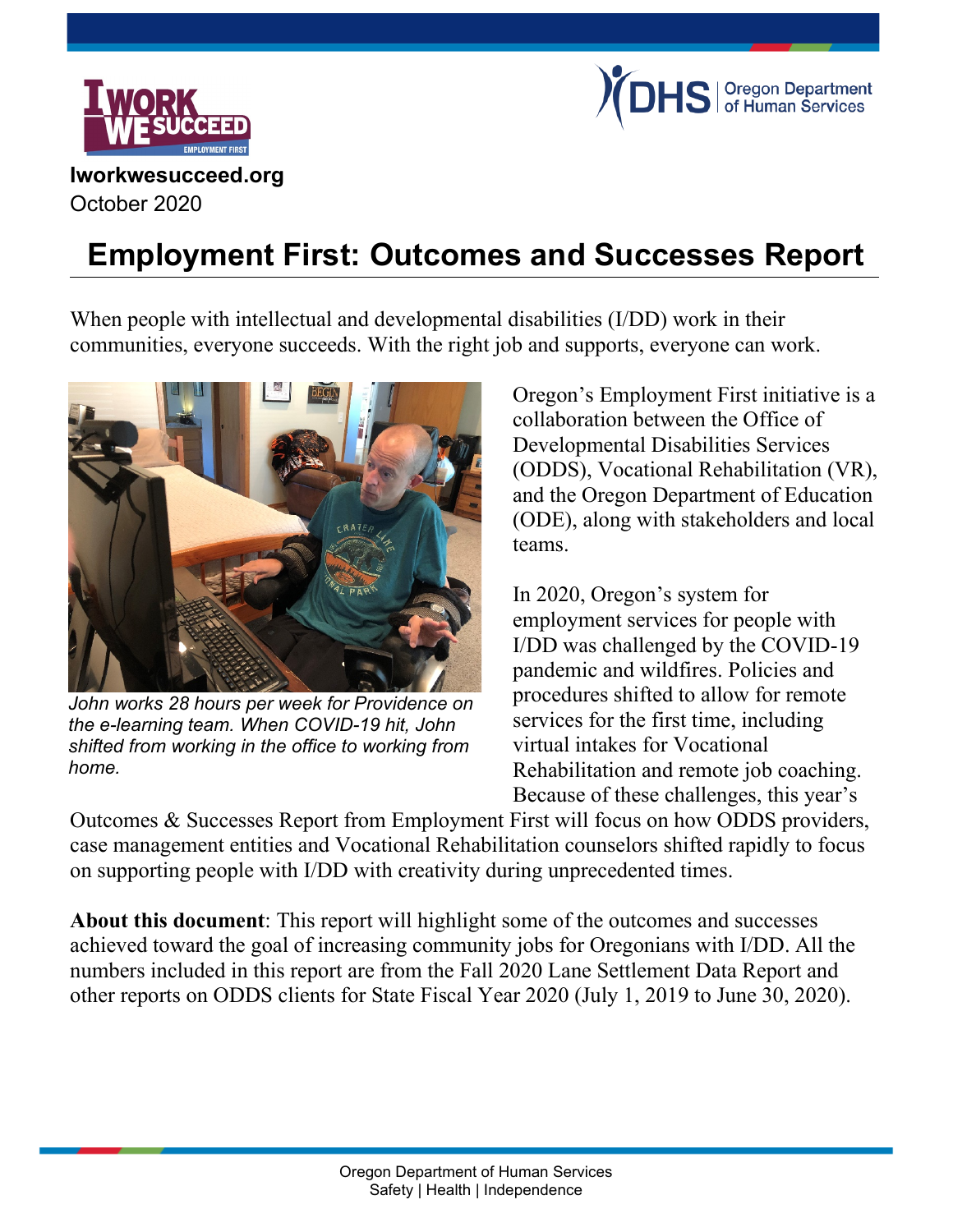

## **ODDS Ends Sheltered Workshop Services**

September 2020 marked the end of ODDS-funded sheltered workshop services in Oregon. Sheltered workshops are facilities where people work mainly with other people with disabilities, often making less than minimum wage.

This transition happened because of tremendous efforts by self-advocates, families, providers, case management

entities and others to make this happen during the past decade.

These efforts have resulted in Oregon being recognized in 2020 by the U.S. Commission on Civil Rights as a leader in eliminating subminimum wage and in transitioning to integrated employment.

When Oregon adopted the Employment First policy in 2008, the goal was set that every person with I/DD – regardless of the severity of their disability – can work in the community and will have access to the appropriate supports. Momentum continued with the Governor's first Executive Order on Employment First in 2013, which charged ODDS, Vocational Rehabilitation and the Oregon Department of Education, to collaborate to change our entire service system to produce improved employment outcomes. Further Executive Orders, along with the Lane v. Brown Settlement Agreement and Home and Community Based Services (HCBS) regulations, continued to move Oregon's system away from facility-based employment services to community-based integrated employment.

Since then, the entire statewide system pulled together as providers transformed their business model from one focused on large facilities to one where job developers and job coaches support people in community workplaces. Services Coordinators, Personal Agents and Vocational Rehabilitation counselors worked closely with people with I/DD and their families to identify good job matches. Since 2015, the number of people with I/DD working in community employment has tripled. And 1,023 people in the sheltered workshop class have obtained community jobs. We have also seen a culture shift – as people who were sometimes once written off as "unemployable" have shown the tremendous value they have to the workforce if they are given a chance. It shows that when we work together, we can achieve the changes that self-advocates have worked tirelessly for.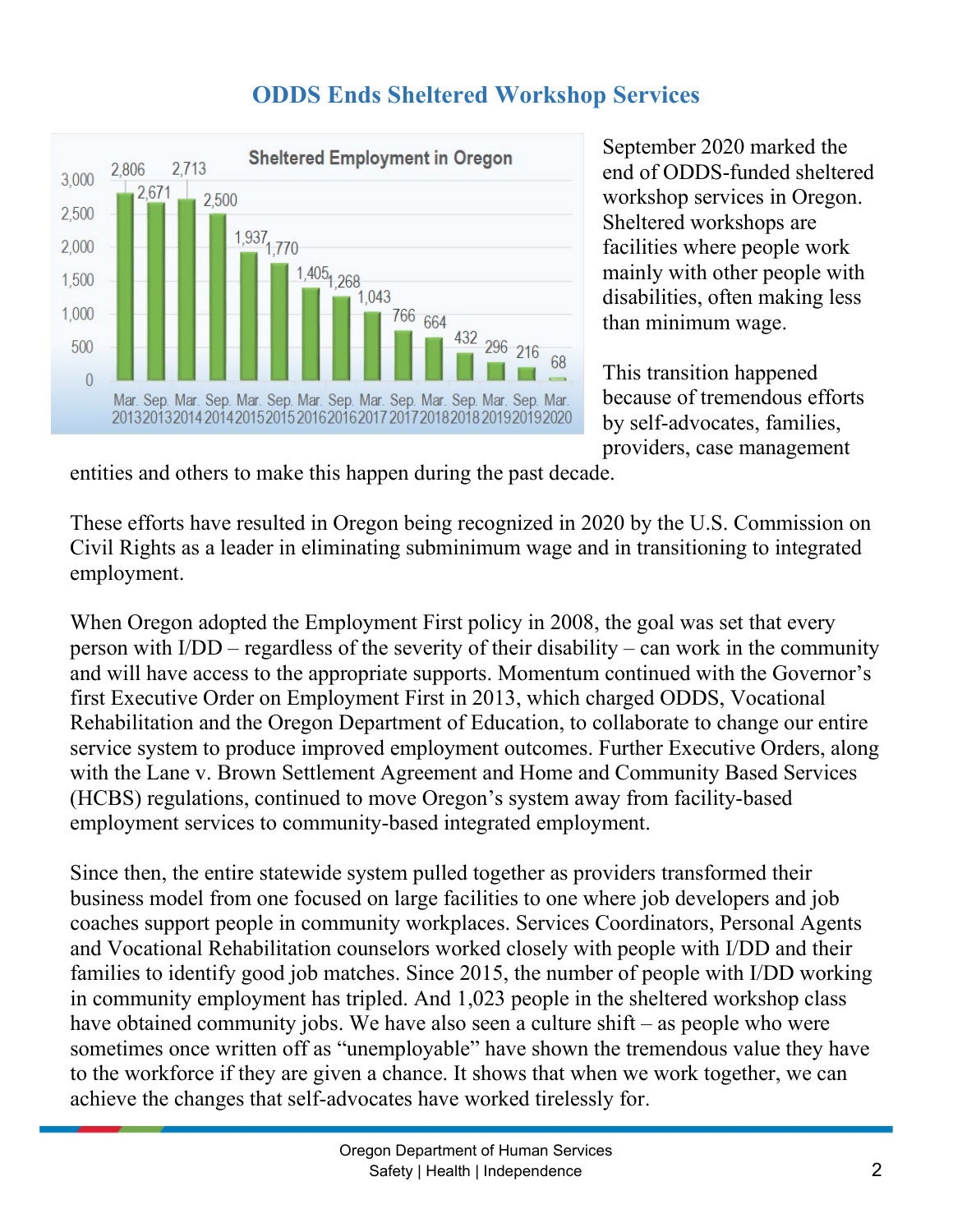



Sometimes when a person with I/DD starts a new job, they might need help from a job coach. A job coach is someone who supports the person at his or her job. This might include things like creating visual aids, making checklists, or making sure the person knows how to communicate with their supervisor and coworkers.

When someone is working with the help of a job coach, this is called Supported Employment. According to data from ODDS, 1,575 people were working in community jobs

with supports in March 2020, three times the number in 2015.

On average, people working in jobs with supports are making \$12.31 per hour.

In March 2020 when the COVID-19 pandemic hit Oregon, ODDS shifted policies to allow remote case management services, as well as remote one-on-one employment services, such as job coaching. Providers and case management entities had to quickly adapt to support people remotely, and find creative ways to help battle isolation during the stay-at-home order. ODDS published a [COVID-19 web page](https://www.oregon.gov/dhs/SENIORS-DISABILITIES/DD/Pages/ODDS-COVID-19-Information.aspx) with resources and information for people with I/DD and their families, case management entities, and providers. There is also a [Youtube playlist](https://www.youtube.com/playlist?list=PLsrX1nc_gB0pCQOXKFdhSl1W9t3nZxJ-3) with helpful videos.

ODDS, with support from the Centers for Medicare and Medicaid Services, provided three rounds of contingency funding for employment and day support activity providers hit hard by the pandemic. ODDS continues to strive for provider sustainability while also supporting people with I/DD to be safe and healthy.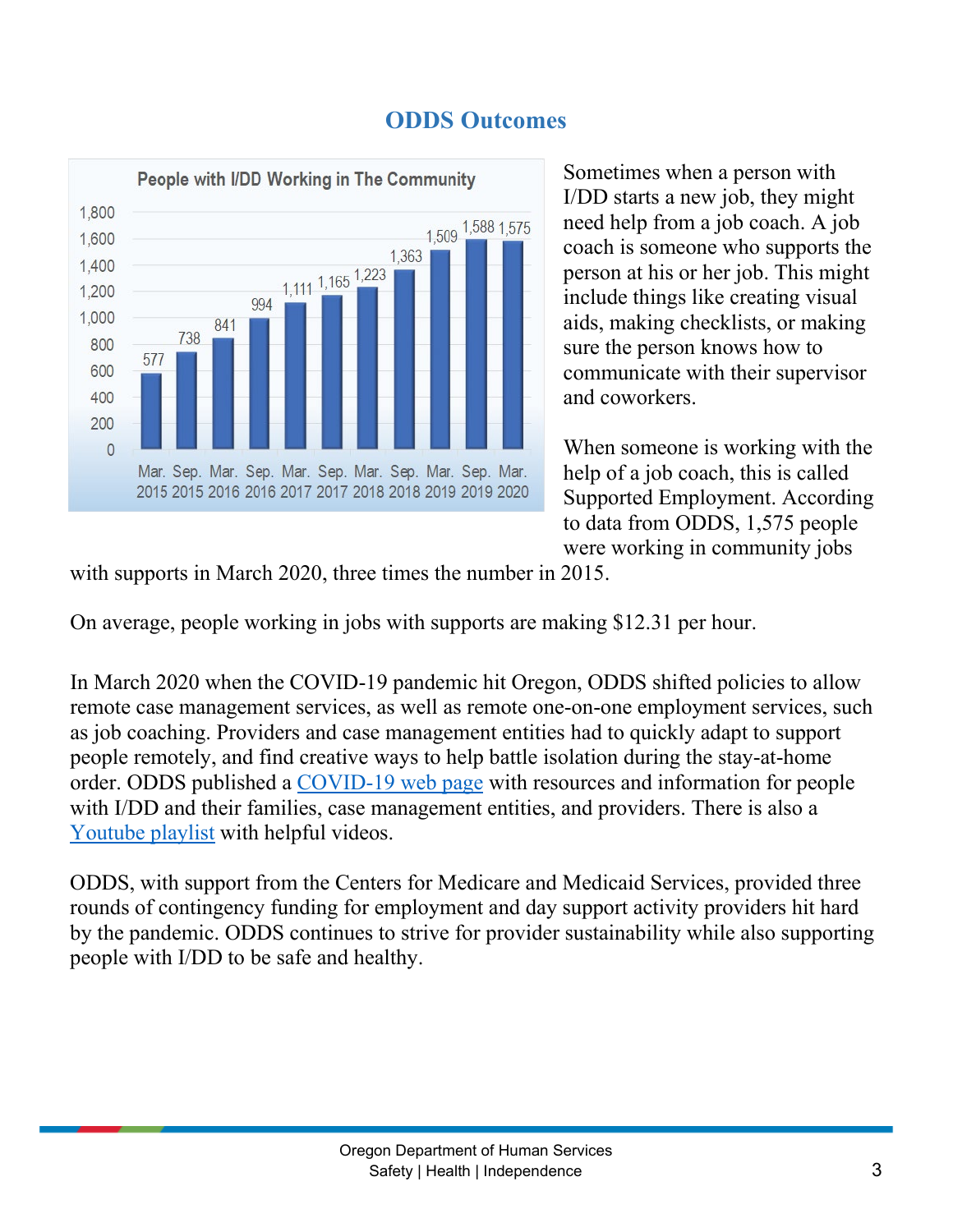## **Vocational Rehabilitation and Education Supports**



*(Left to right) Job Developer Darcy McCullough with provider Home Life, Taran Tyler, employee at Palm Harbor Homes in the Albany area, and VR counselor Kelly Noble.*

When people with I/DD are seeking work, they often start by going to Vocational Rehabilitation (VR). A VR counselor helps a person find a good job fit by doing an assessment and writing a plan for the person. The person and their team, including the VR counselor, chooses a job developer who works with the person to go out in the community and find a good job match.

After the COVID-19 pandemic hit in March 2020, VR shifted to virtual intakes for the first time in the program's 100-year history. Since mid-March, more than 300 people with I/DD have applied for VR services and 243 people with I/DD closed successfully with a job.

VR partners with the Oregon Department of Education on many programs, including the Transition Technical Assistance Network, or TTAN. TTAN just developed a new website with many resources for transition-age youth, including information about Pre-Employment Transition Services, educator resources, and much more. The website is: [https://sites.google.com/lblesd.k12.or.us/pre-etseducatorresources/home.](https://sites.google.com/lblesd.k12.or.us/pre-etseducatorresources/home)

Transition Network Facilitators and Pre-ETS Support staff work across the VR and Education systems and are embedded in regional Education Service Districts (ESDs). This team is working to improve Oregon's systems of designing and delivering employment services for students with disabilities.

In Oregon, many young people enter what are called "transition programs," or programs designed to help a person transition from school to the adult workforce.

Oregon also has the [Youth Transition Program](https://ytp.uoregon.edu/) (YTP), which serves more than 1,850 students with disabilities (not just those who experience I/DD) in 120 school districts in Oregon. YTP helps prepare students for a community job after school, or for college or another technical program.